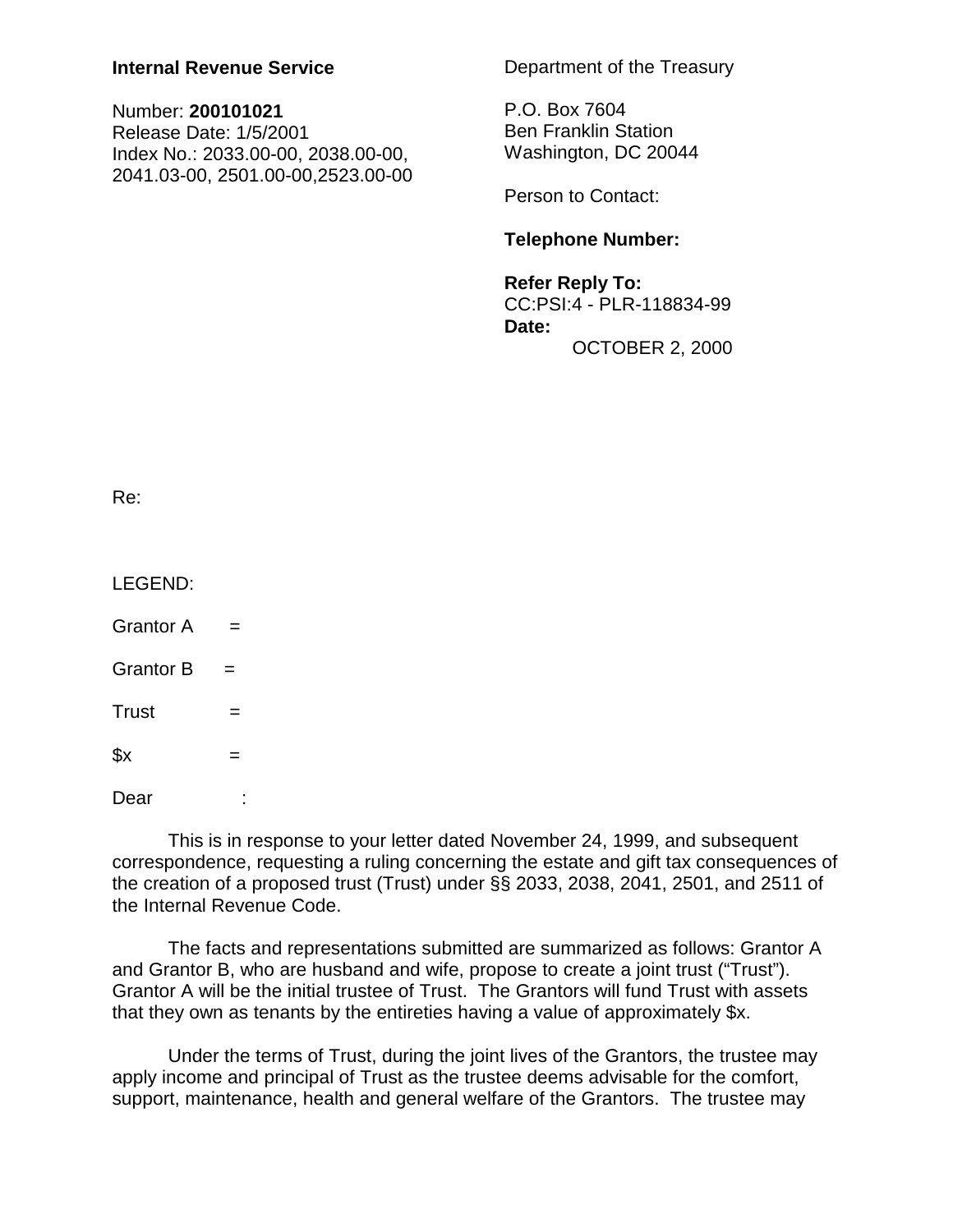also pay additional sums to either or both of the Grantors or to a third person for the benefit of either or both Grantors as Grantor A directs, or if he is not capable of this decision, then as Grantor B directs. While both Grantors are living, either one may terminate Trust by written notice to the other Grantor. If Trust is terminated, the trustee will deliver the trust property to the Grantors in both their names as tenants in common. Either Grantor may also amend the trust while both grantors are living by delivering to the other Grantor the amendment in writing at least 90 days before the effective date of the amendment.

Upon the death of the first Grantor to die, he or she possesses a testamentary general power of appointment, exercisable alone and in all events, to appoint part or all of the assets of Trust, free of trust, to such deceased Grantor's estate or to or for the benefit of one or more persons or entities, in such proportions, outright, in trust, or otherwise as the deceased Grantor may direct in his or her will.

If the first Grantor to die fails to fully exercise his or her testamentary general power of appointment, and providing the surviving Grantor survives the first Grantor to die by at least six months, an amount of Trust property sufficient to equal the largest amount that can pass free of federal estate tax by reason of the unified credit, is to be transferred to an irrevocable Credit Shelter Trust. Any amount in excess of the amount needed to fully fund the Credit Shelter Trust that has not been appointed by the deceased Grantor will pass outright to the surviving Grantor.

The terms of the Credit Shelter Trust provide that during the life of the surviving Grantor, the trustee is to pay or apply for the benefit of the surviving Grantor any part of the income and/or principal of the trust as is reasonably necessary for the survivor's support and maintenance. The trustee shall also have the authority to pay or apply for the benefit of the joint descendants of the Grantors any portion of the income and/or principal of the trust as the trustee deems necessary for such descendants maintenance, support, and education. All distributions however, shall be limited by an ascertainable standard relating to health, education, support, or maintenance. Upon the death of the surviving Grantor, he or she shall have a limited power to appoint the Credit Shelter Trust assets to any one or more of the class consisting of the Grantors' joint descendants. Any assets not so appointed are to be divided into equal shares so as to provide one share for each living child of both Grantors and one share for the surviving issue collectively, per stirpes, of a deceased child of both Grantors.

You have requested the following rulings:

1. The contribution of jointly held assets to Trust will not constitute a gift by either Grantor A or Grantor B.

2. Payments to or for the benefit of either Grantor during the term of Trust will not be considered a gift, or, if so, the gift will qualify for the gift tax marital deduction.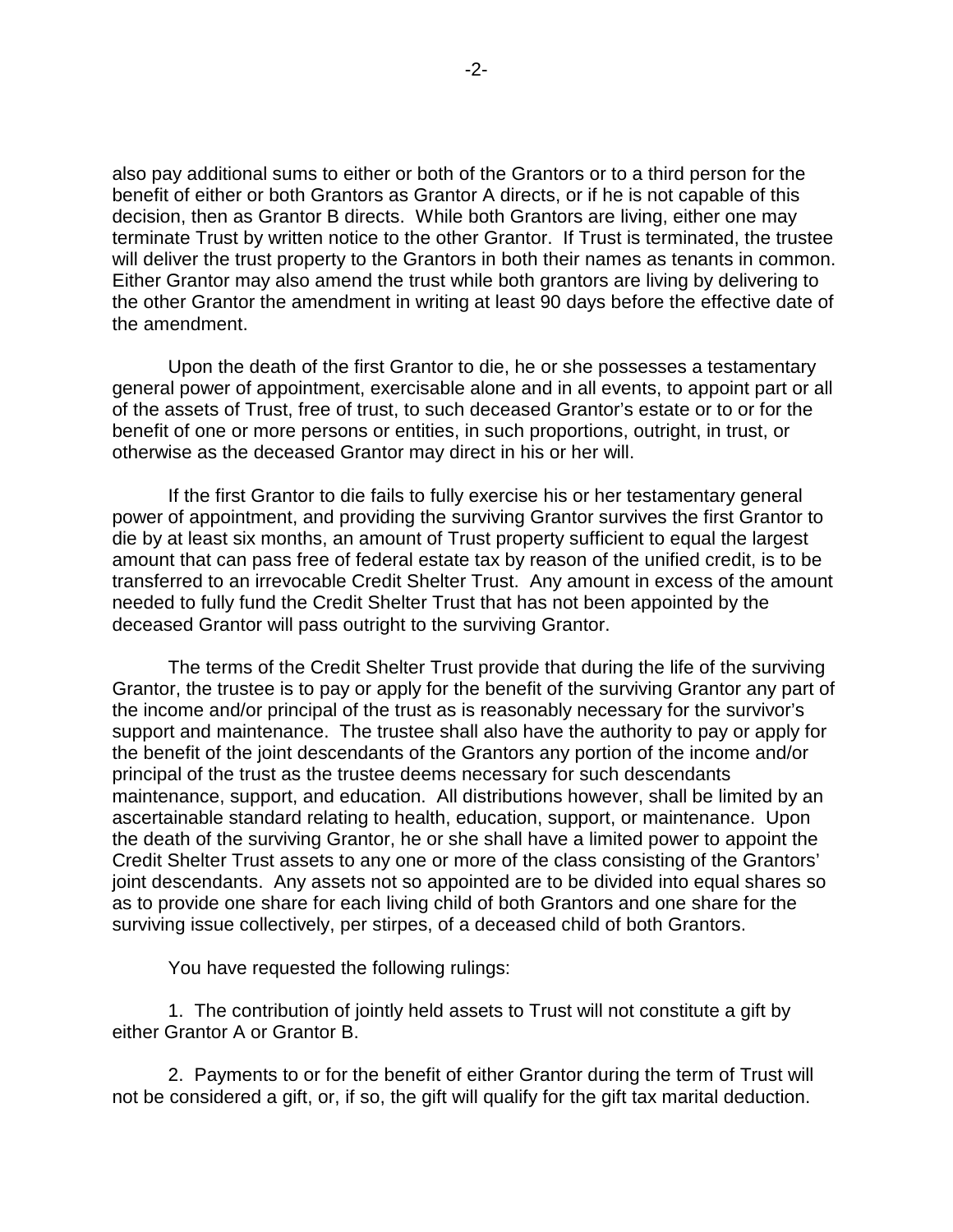3. The value of the entire Trust will be includible in the gross estate of the first Grantor to die.

4. On the death of the first deceasing Grantor, the surviving Grantor will be treated as making a gift that qualifies for the marital deduction, to the deceasing Grantor, with respect to the portion of the Trust property that is attributable to the surviving Grantor's contributions to the Trust.

5. To the extent that the Credit Shelter Trust is funded, any portion of the funds that will pass to the trust that originated with the surviving Grantor will not constitute a gift by such Grantor.

 6. Future payments from the Credit Shelter Trust to beneficiaries other than the surviving Grantor will not constitute a gift from the surviving Grantor to those beneficiaries, and none of the assets attributable to the surviving Grantor held in the Credit Shelter Trust will be includible in his or her gross estate.

Section 2001(a) of the Internal Revenue Code imposes a tax on the transfer of the taxable estate of every decedent who is a citizen or resident of the United States.

Section 2033 provides that the gross estate shall include the value of all property to the extent of the interest therein of the decedent at the time of his death.

Section 2038(a) of the Code provides that the value of the gross estate includes the value of all property of which the decedent has at any time made a transfer (except where there has been a bona fide sale for adequate and full consideration in money or money's worth) by trust or otherwise where the enjoyment thereof was subject at the date of death to any change through the exercise of a power by the decedent to alter, amend, revoke, or terminate the interest in the property or where the decedent relinquished this power within the three year period ending on the date of the decedent's death.

Section 2041(a)(2) provides for the inclusion in the gross estate of any property to which the decedent possesses, at the time of his death, a general power of appointment created after October 21, 1942.

Section 2041(b)(1) provides that the term "general power of appointment" means a power that is exercisable in favor of the decedent, the decedent's estate, the decedent's creditors, or the creditors of the decedent's estate, except that a power to consume property for the benefit of the decedent that is limited by an ascertainable standard relating to health, education, support, or maintenance of the decedent is not deemed a general power of appointment.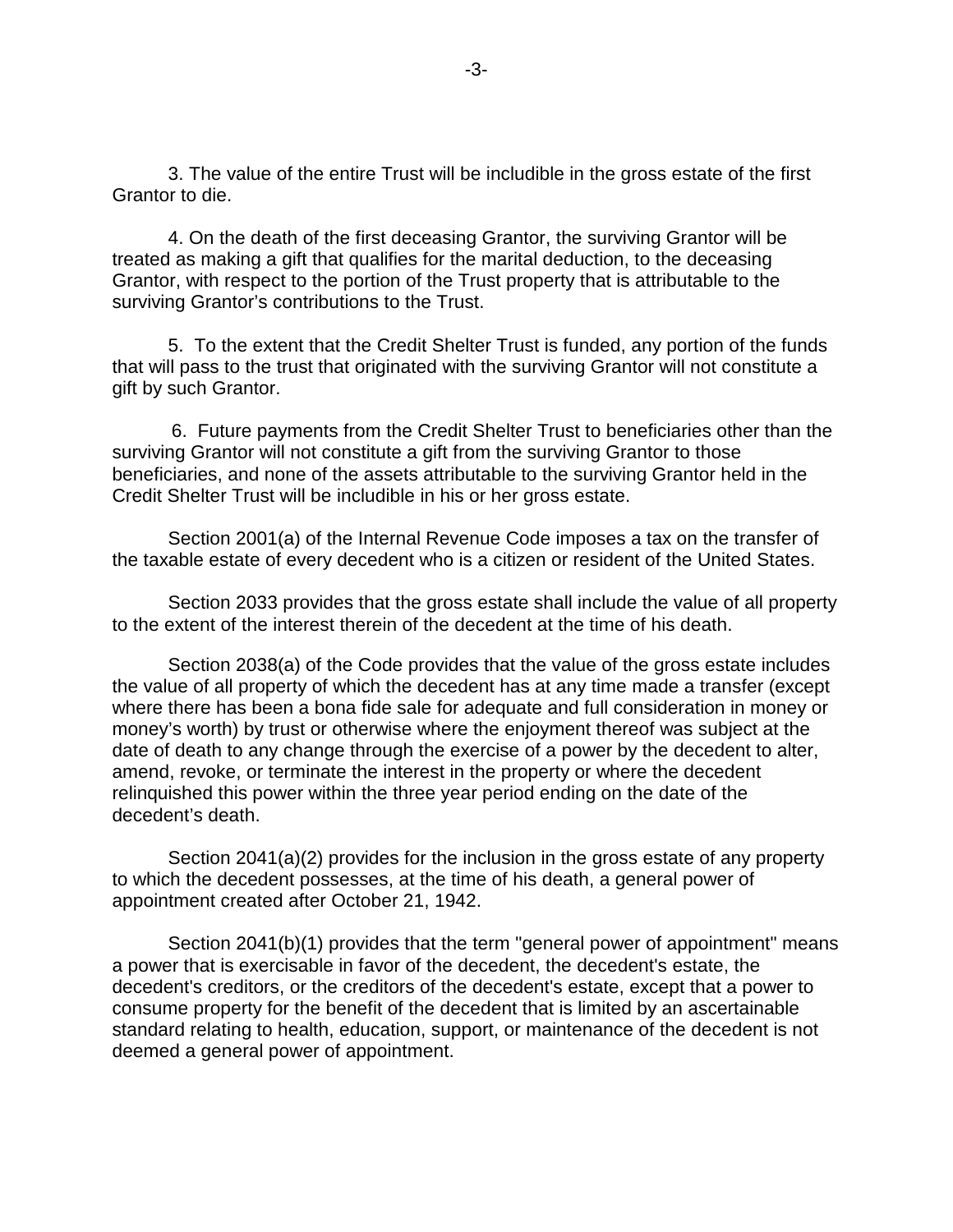Section 20.2041-1(b)(2) provides that the term power of appointment does not include powers reserved by the decedent to himself within the concepts of sections 2036 to 2038.

Section 2501 imposes a tax for each calendar year on the transfer of property by gift during such calendar year by any individual, resident or nonresident.

Section 25.2511-2(b) provides that as to any property, or part therein, of which the donor has so parted with dominion and control as to leave in him no power to change its disposition, whether for his own benefit or for the benefit of another, the gift is complete. Section 25.2511-2(c) provides that a gift is incomplete in every instance in which a donor reserves the power to revest the beneficial title to the property to himself or herself.

Section 2523 provides that where a donor transfers during the calendar year by gift an interest in property to a donee who at the time of the gift is the donor's spouse, there shall be allowed as a deduction in computing taxable gifts for the calendar year an amount with respect to such interest equal to its value.

Section 1014(a) provides that the basis of property in the hands of a person acquiring the property from a decedent or to whom the property passed from the decedent is the fair market value of the property at the date of the decedent's death (or alternate valuation date).

Section 1014(b)(9) provides that, for purposes of § 1014(a), property acquired from the decedent includes property acquired from the decedent by reason of death, form of ownership, or other conditions, including property acquired through the exercise or non-exercise of a power of appointment, if the property is required to be included in determining the value of the decedent's gross estate for federal estate tax purposes.

Section 1014(e), however, provides an exception to the general rule of section 1014(a). Under section 1014(e), if appreciated property was acquired by the decedent by gift during the one-year period ending on the date of the decedent's death and the property is acquired from the decedent by, or passes from the decedent to, the donor of such property, the basis of such property in the hands of the donor is the adjusted basis of the property in the hands of the decedent immediately before the death of the decedent.

Ruling #1. Grantor A and Grantor B propose to transfer property held as tenants by the entireties to Trust. The Grantors will each retain the power to terminate Trust by written notice to the other Grantor. If Trust is terminated, the trustee will deliver the trust property to the Grantors in both their names as tenants in common. We conclude that the initial contribution of assets to Trust as proposed will not constitute a completed gift by either Grantor under section 25.2511-2(c), since each will retain the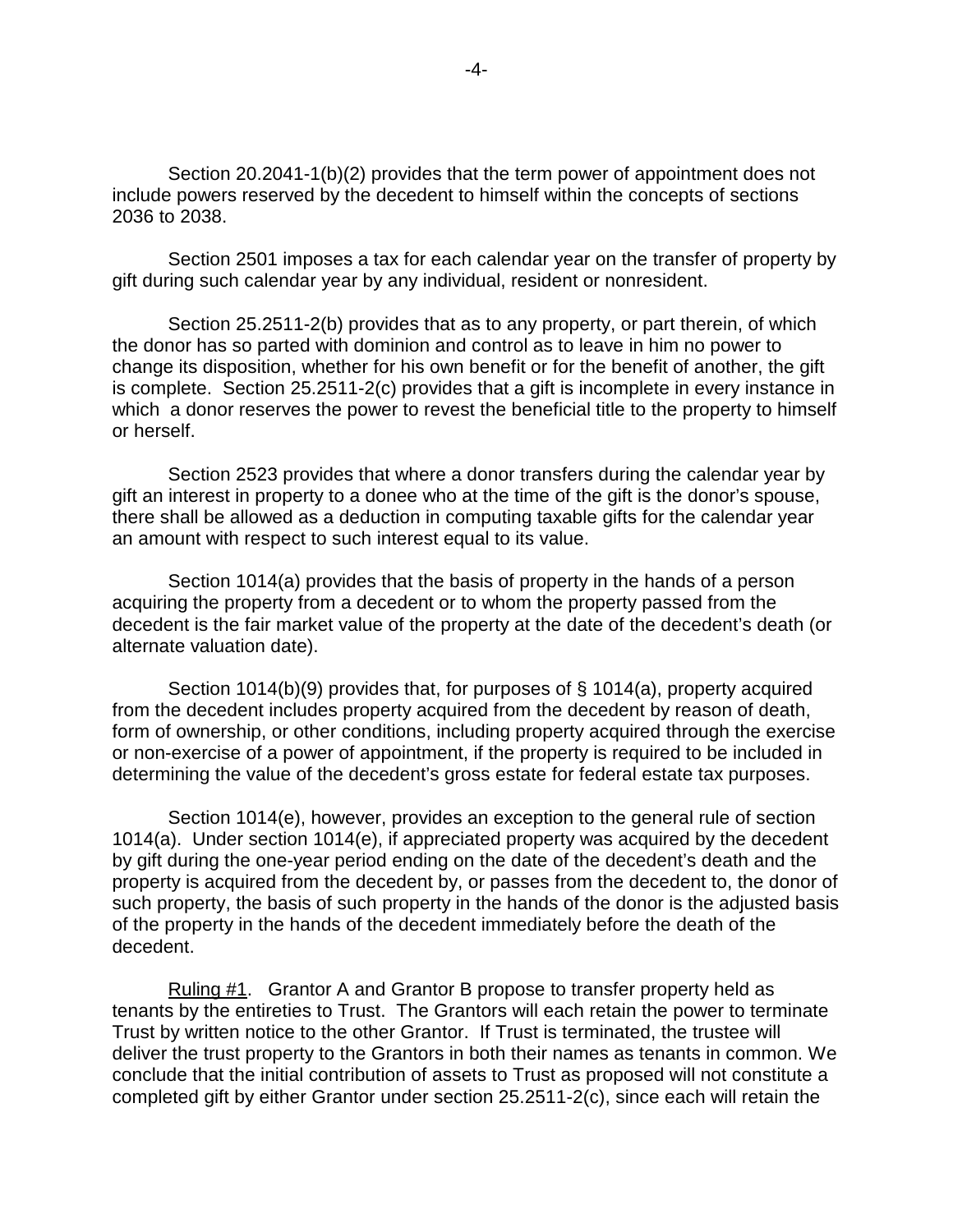right, exercisable unilaterally, to revoke their respective transfer, and revest title in themselves.

Ruling #2. If either Grantor exercises the right to terminate Trust, each Grantor will receive an undivided 50% interest in the remaining balance of the Trust corpus, as a tenant in common. Therefore, distributions of Trust property to either Grantor during their joint lives will constitute a gift by the other Grantor to the extent of 50% of the value of Trust assets distributed. The gift will qualify for the gift tax marital deduction under section 2523.

Ruling #3 and #4. Upon the death of the first Grantor to die, he or she will possess a testamentary power exercisable alone and in all events, to appoint part or all of the assets of the Trust, free of trust, to such deceased Grantor's estate or to or for the benefit of one or more persons or entities, in such proportions, outright, in trust, or otherwise as the deceased Grantor may direct in his or her will.

We conclude that, on the death of the first Grantor to die, the portion of the Trust property attributable to the property the deceased Grantor transferred to Trust will be includible in the deceased Grantor's gross estate under section 2038. The balance of the property attributable to the property the surviving Grantor contributed to Trust will be includible in the deceased Grantor's gross estate under section 2041.

Further, on the death of the first deceasing Grantor, the surviving Grantor is treated as relinquishing his or her dominion and control over the surviving Grantor's one-half interest in Trust. Accordingly, on the death of the first deceasing Grantor, the surviving Grantor will make a completed gift under section 2501 of the surviving Grantor's entire interest in Trust. This gift will qualify for the marital deduction under § 2523.

In addition, § 1014(e) will apply to any Trust property includible in the deceased Grantor's gross estate that is attributable to the surviving Grantor's contribution to Trust and that is acquired by the surviving Grantor, either directly or indirectly, pursuant to the deceased Grantor's exercise, or failure to exercise, the general power of appointment. See, H. R. Rept. 97-201, 97th Cong., 1<sup>st</sup> Sess. (July 24, 1981).

Rulings #5 and #6. As discussed above, the surviving Grantor is treated as making a completed gift of his or her interest in Trust on the death of the first deceasing Grantor. Also, as discussed above, a portion of the Trust property will be subject to inclusion in the deceased Grantor's gross estate under section 2038, and a portion will be subject to inclusion under section 2041. Accordingly, to the extent the Credit Shelter Trust is funded, property passing to the trust is treated as passing from the deceased Grantor, and not from the surviving Grantor.